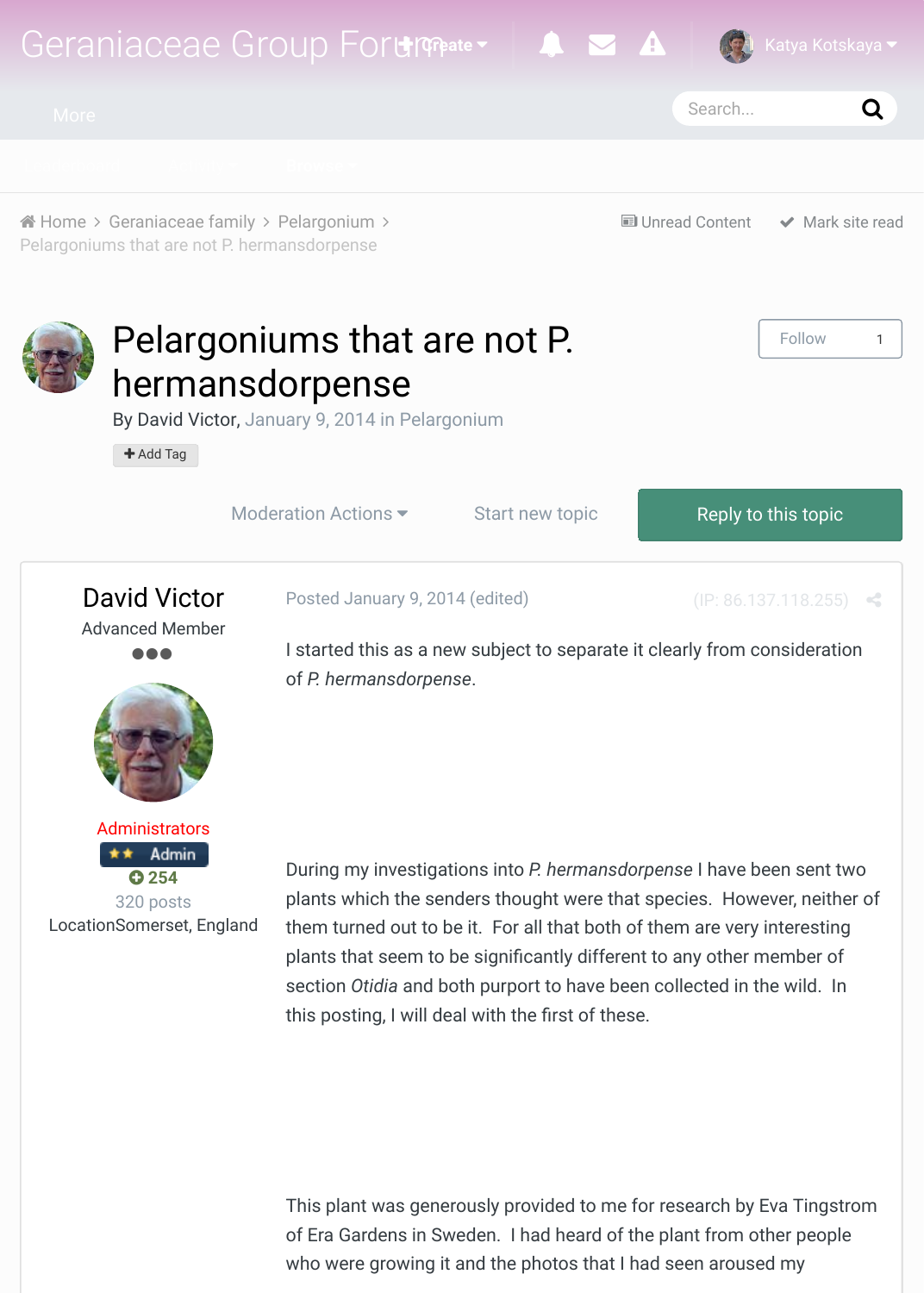Here is a picture of the plant sent me by Eva, which for the mom calling "Era Otidia" to separate it clearly from any others.



This is a low-growing plant some  $4 - 6$  inches (10 - 15 cms) tall. divides from the base and produces a number of semi-succulent The foliage consists of leaves which are dark green in colour an succulent They are roughly oval in shape, with some shallow lob They are covered with an indumentum of very short, fine hairs.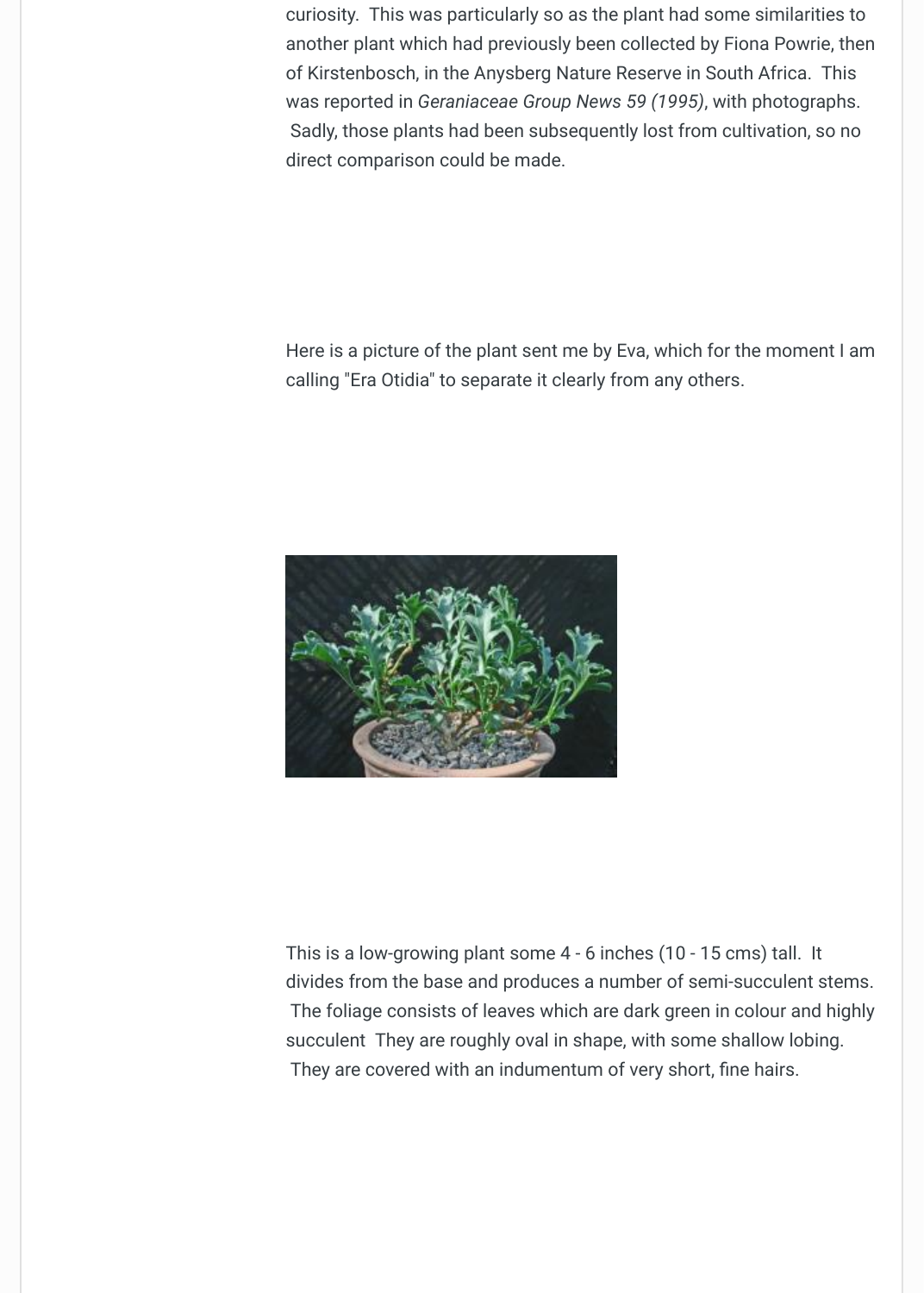

The plant flowers for me early in the year - it is just starting into I The first time that this plant flowered from me (from a rooted cutting) produced an amazing show of flowers - altogether some 1,000 in flowers on 170 pseudo-umbels, giving an average of over 5 flow pseudo-umbel. I think that was extraordinary and it was not repe last year. However, here is a picture of it:

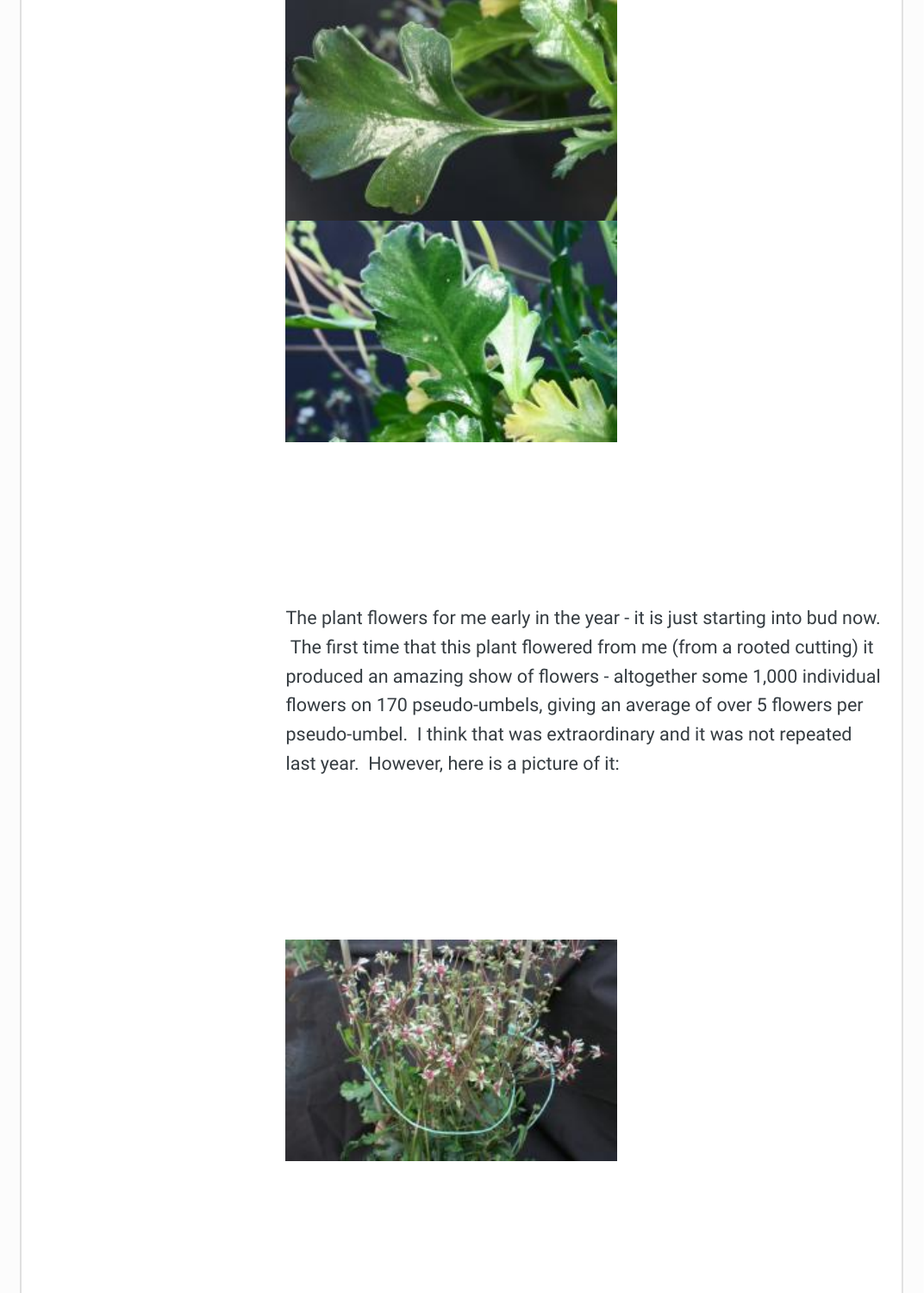

Here you can see that the petals are reflexed so far that they lay between the sepals. These flowers look very similar to the ones Fiona Powrie's plant referred to above. Taking a closer look at the individual flower shows us that there are five fertile stamens (as should be for section *Otidia*) and that they are long and straight, projecting forwards from the flower. During anthesis, the stame up and the pistil extends to take their place: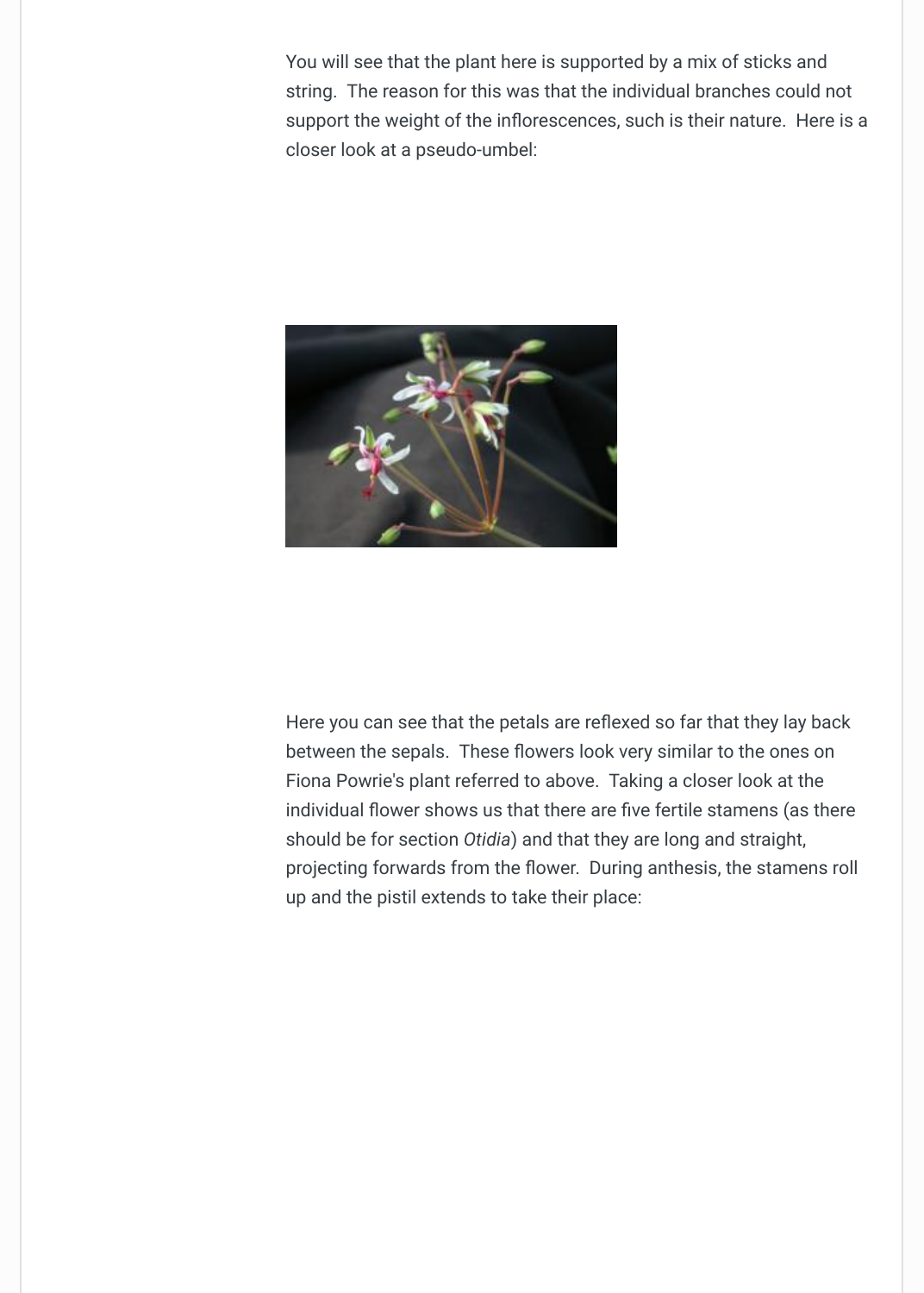[Finally, taking a close look at the base of](http://geraniaceae-group-forum.org/uploads/monthly_01_2014/post-3-0-62527000-1389281889.jpg) the individual petal, you see that there is a distinct "ear", again as there should be for sec *Otidia* species:



[To me, this is very clearly a member of se](http://geraniaceae-group-forum.org/uploads/monthly_01_2014/post-3-0-33383800-1389282526.jpg)ction *Otidia*, the only question is "what on earth is it?" Eva told me that she had originally had t from the late Charles Craib, but without a specific collecting location. does have many similarities to the plant collected by Fiona Powi that might suggest that it is another plant of the Klein Karoo area. best known other members of section Otidia from that area are t embers of the *P. laxum* complex and members of the *P. carnosur parviflorum* complexes. It is also known that these group hybrid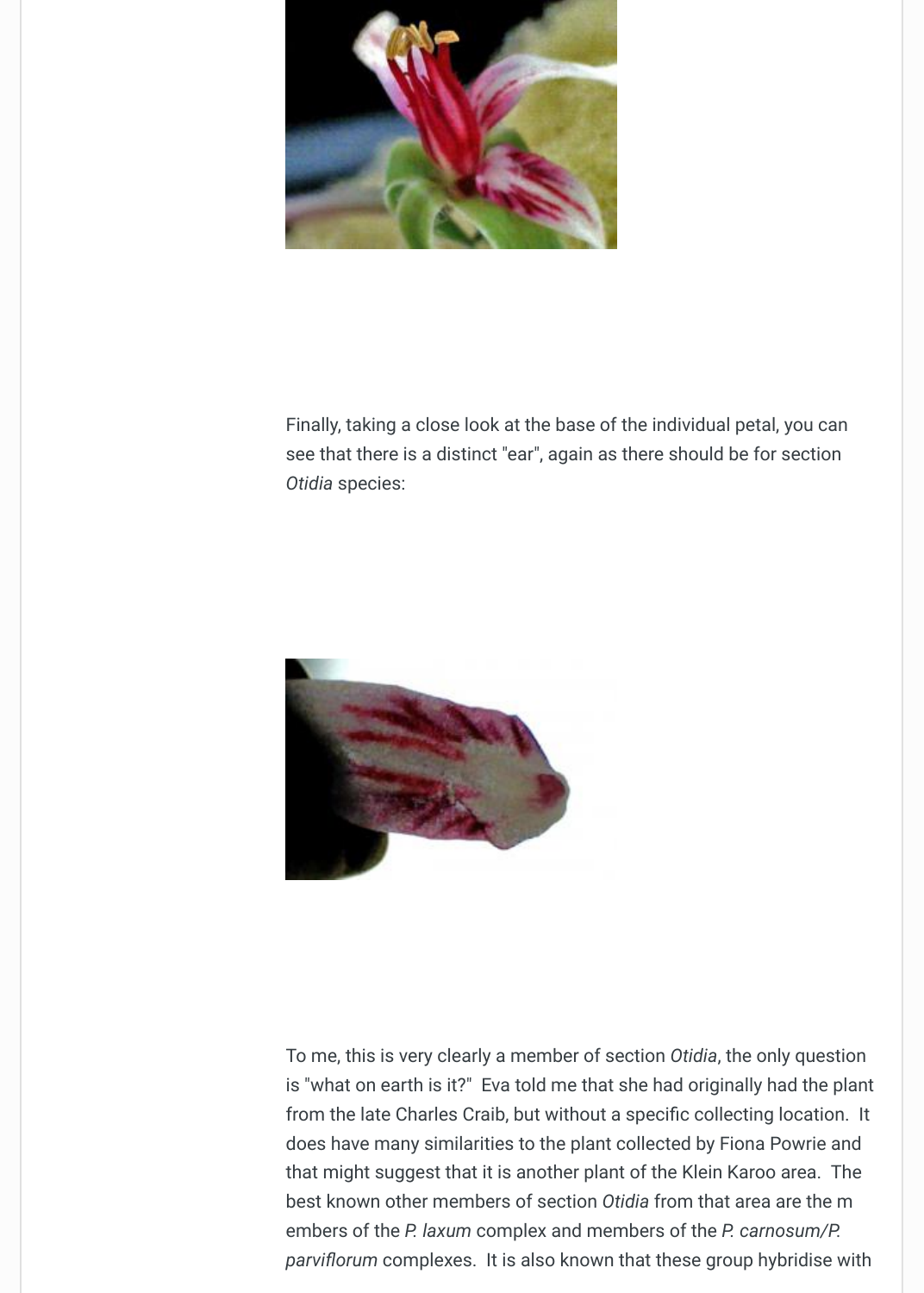Clearly there is a long way to go to solve this conundrum. It would be also been interesting to investigate the DNA and see what that might tell u would be interesting to do more field work to try to find more examples of such a plant in the wild - perhaps that is next year's autumn ex However, I think that it is already clear that this is an interesting investigation.

**Edited January 11, 2014 by David Victor**

Quote Edit





Locat[ionSomerset, En](http://geraniaceae-group-forum.org/index.php?/profile/3-david-victor/&wr=eyJhcHAiOiJmb3J1bXMiLCJtb2R1bGUiOiJmb3J1bXMtY29tbWVudCIsImlkXzEiOjExMiwiaWRfMiI6NTU5fQ==)gland

#### Posted January 10, 2014 (edited) (IP: 86.137.118.255)

In my earlier posting about *P. hermansdorpense*, I mentioned two that had been given to me under that name which turned out not that species and I said that I would write them up later. One was up ab[ove, the](http://geraniaceae-group-forum.org/index.php?/topic/112-pelargoniums-that-are-not-p-hermansdorpense/#) p[lant](http://geraniaceae-group-forum.org/index.php?/topic/112-pelargoniums-that-are-not-p-hermansdorpense/&do=edit) received from Era Gardens, Sweden. Now I v with the other.

This plant was collected by a Kirstenbosch collector, Ernst Van Jaarsveld, in the Anysberg Nature Reserve, near a place called Geodehoop. Whilst I am clear that it is not *P. hermansdorpense*, means am I clear what it is. However, it certainly is an interestin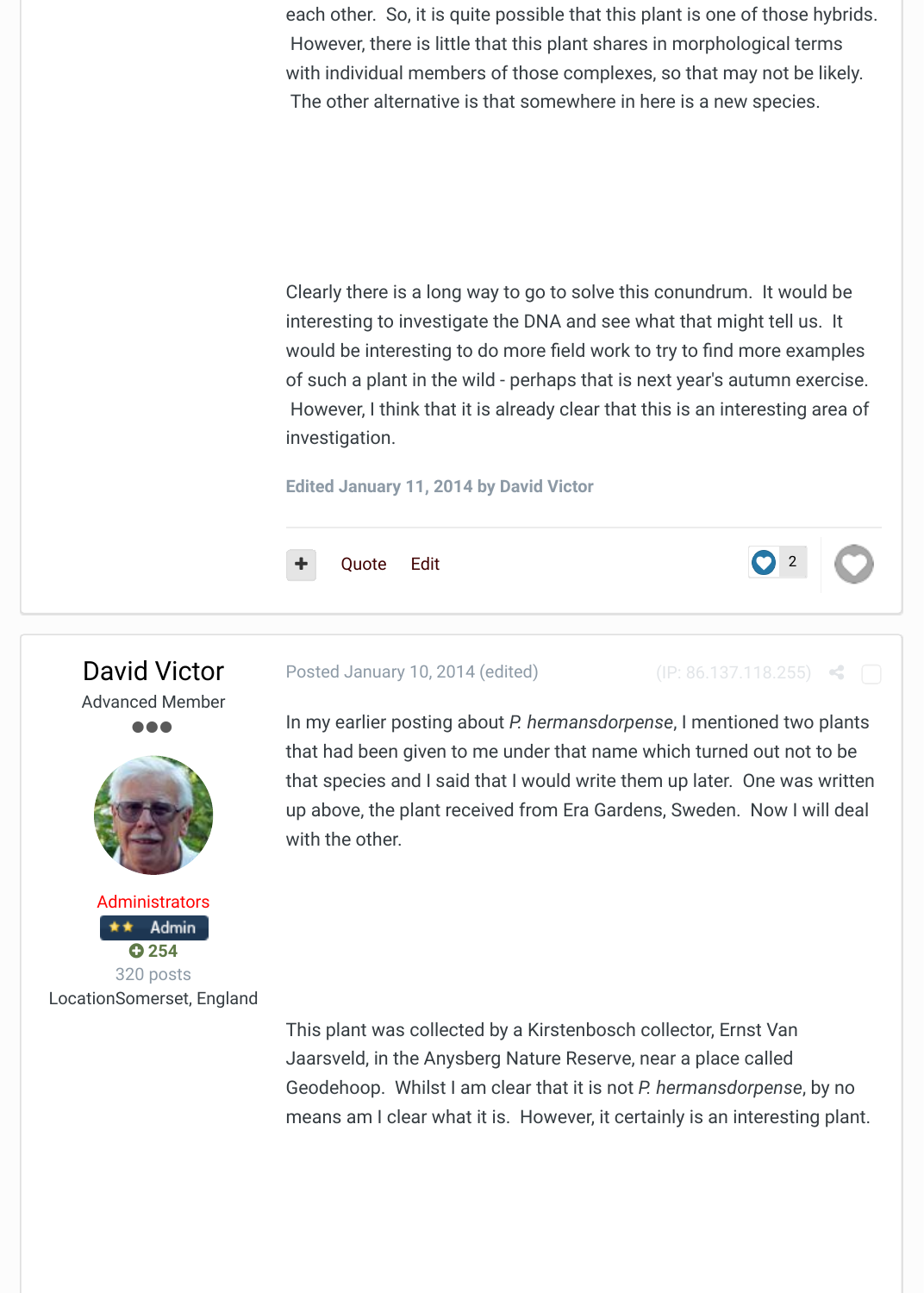

## [The leaves are dark green and succulent,](http://geraniaceae-group-forum.org/uploads/monthly_01_2014/post-3-0-66995900-1389376877.jpg) as follows:

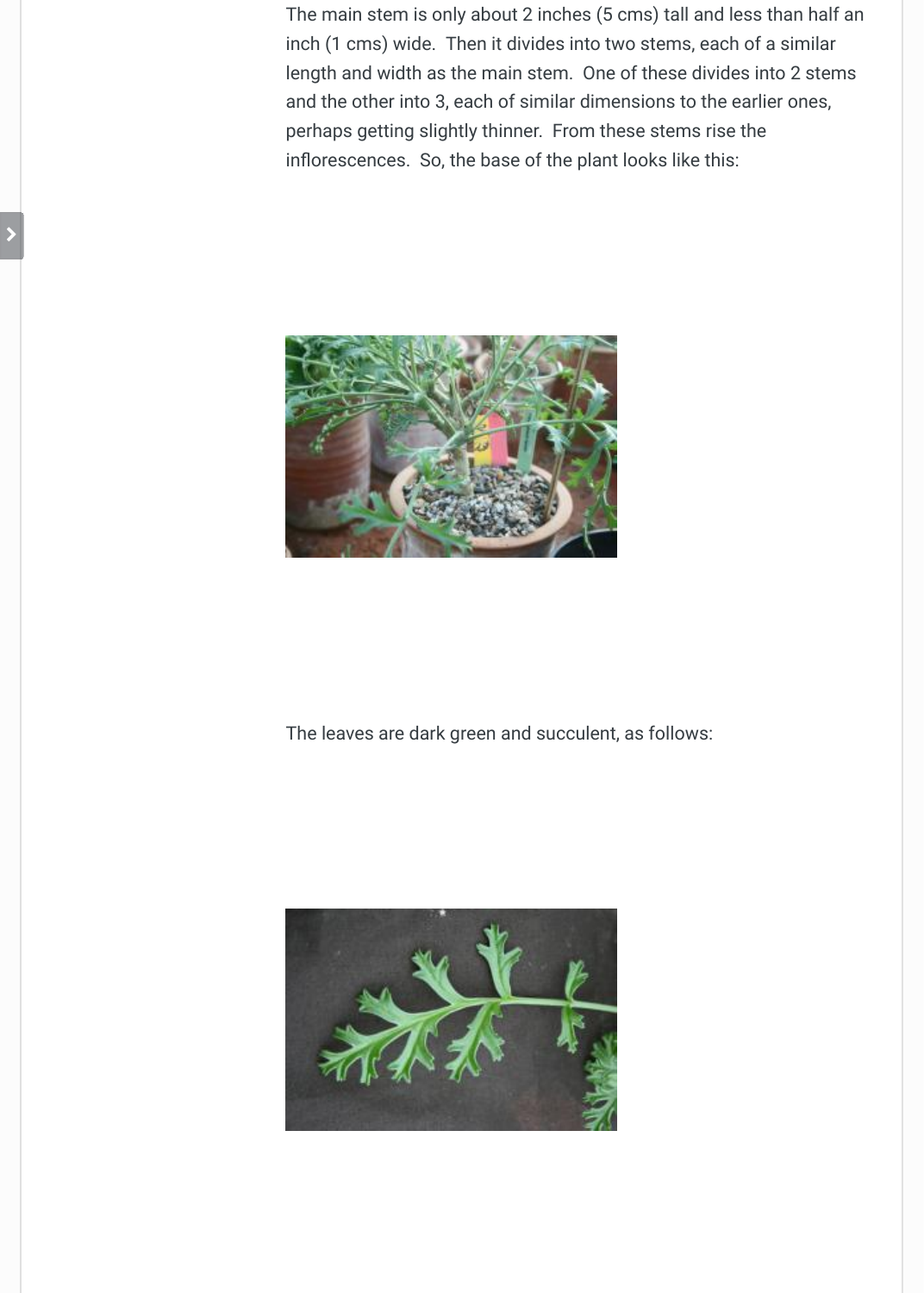The following is a rather poor photo, my only excuse being that it difficult to capture the nature of the overall inflorescence in a photo



[As you can probably see, there are a larg](http://geraniaceae-group-forum.org/uploads/monthly_01_2014/post-3-0-87918400-1389377462.jpg)e number of pseudo-um and flowers present and at very different stages of flowering: so in seed, some in flower, some in bud and some have not started expand. At a quick total today, the plant carries 7 scapes, 44 pse umbels and around 300 flowers. What is more, the scapes exter greatly, so that the total height of the plant is about 2 feet or 60 o The only member of section *Otidia* that I know of that has an inflorescence with such characteristics is what Becker & Albers **P.** *carnosum subsp. ferulaceum, where their description fits this flo* behaviour. However, the nature of the pseudo-umbels does not that taxon, as it is has much longer pedicels, giving a much more ope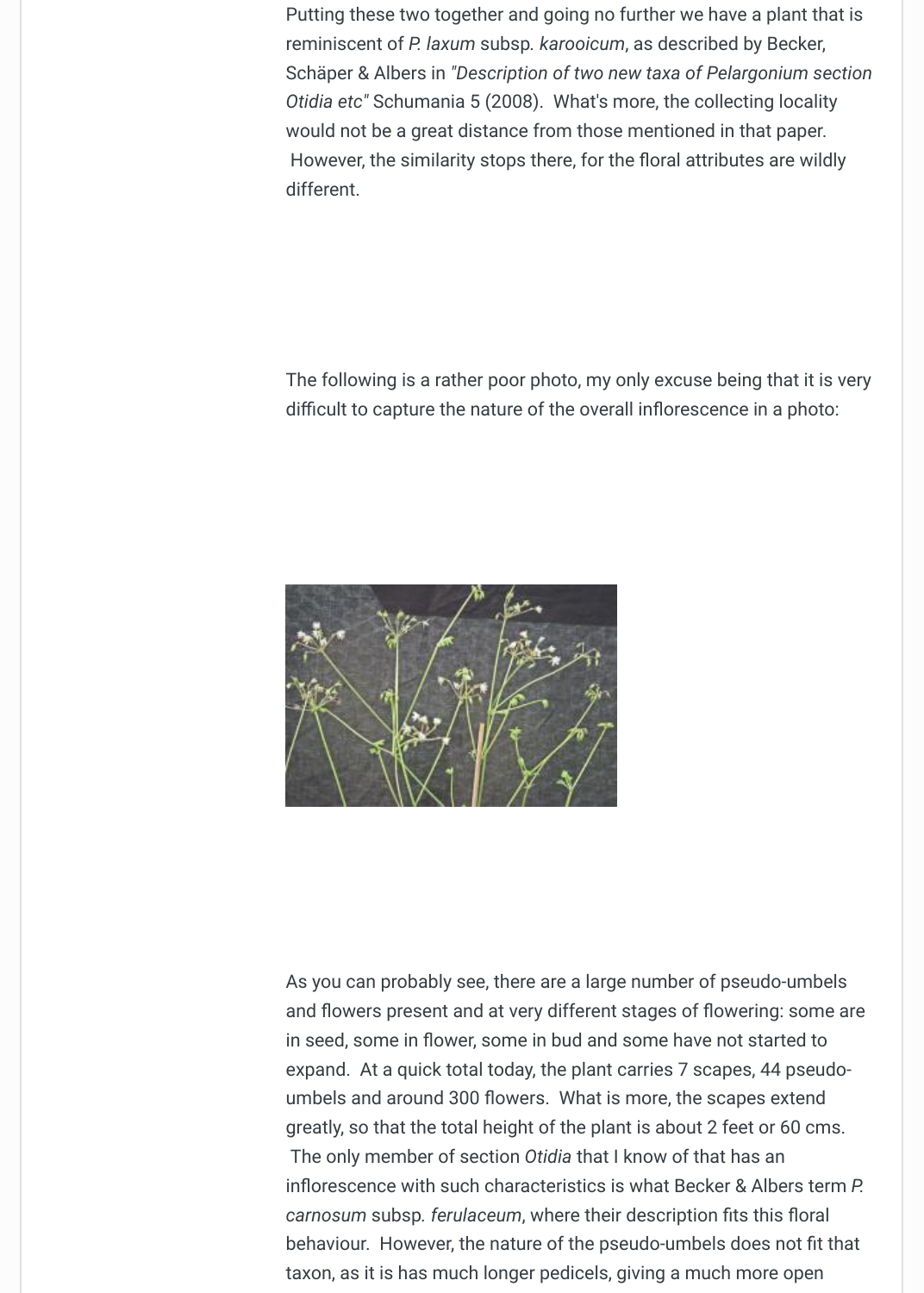

The individual flowers themselves don't look like normal *P. laxun* carnosum subsp. ferulaceum flowers. They do look a little like fl that I have seen on some forms of *P. parviflorum* and do give a h pink when fading:

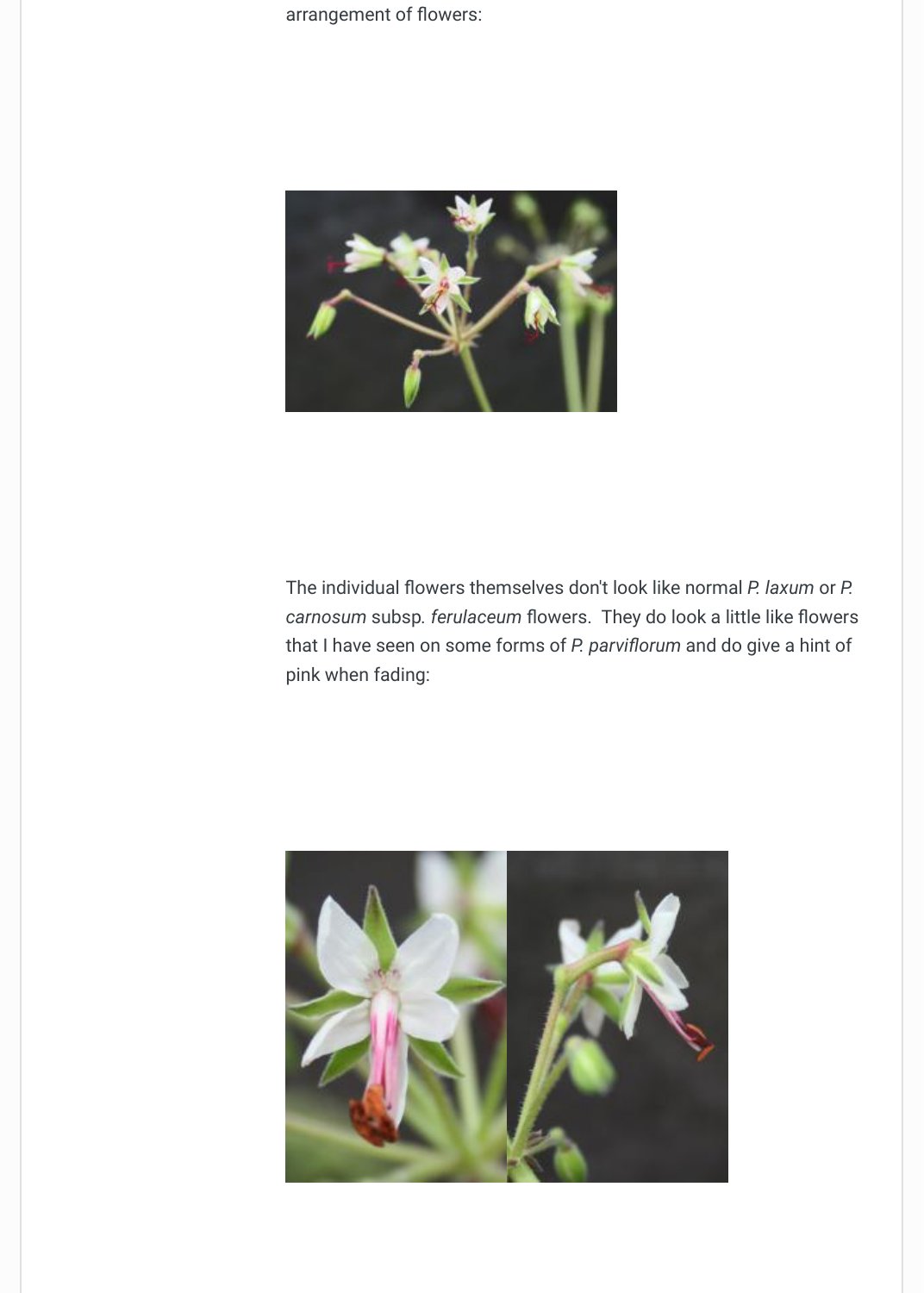

[As you can see, the petals t](http://geraniaceae-group-forum.org/uploads/monthly_01_2014/post-3-0-78751400-1389378320.jpg)end to flex forwards, rather than back and the nectary tube is about the same length as the petals.

I find this a very interesting plant, but quite difficult to handle when flower, due to the rather over long scapes, which tend to need support. In a number of papers, Becker reports wild hybrids arising betwe *P. laxum, P. carnosum and P. parviflorum groups and I imagine the P. laxum, P. carnosum and P. parviflorum groups and I imagine the* must be one of those.

#### **Edited January 11, 2014 by David Victor**



David Victor Advanced Member

○ ○ ○

Posted January 12, 2014 (IP: 86.137.118.255)

A correction to the information in the first item in this post. I said the plant collected as *P. hermansdorpense* by Fiona Powrie, and in *Geraniaceae Group News 59 (1995)*, had been lost to cultivation. have j[ust hea](http://geraniaceae-group-forum.org/index.php?/topic/112-pelargoniums-that-are-not-p-hermansdorpense/#)r[d tha](http://geraniaceae-group-forum.org/index.php?/topic/112-pelargoniums-that-are-not-p-hermansdorpense/&do=editComment&comment=559)t is not true and that it is still held by Fibrex N and that Richard Clifton has managed to obtain a plant from the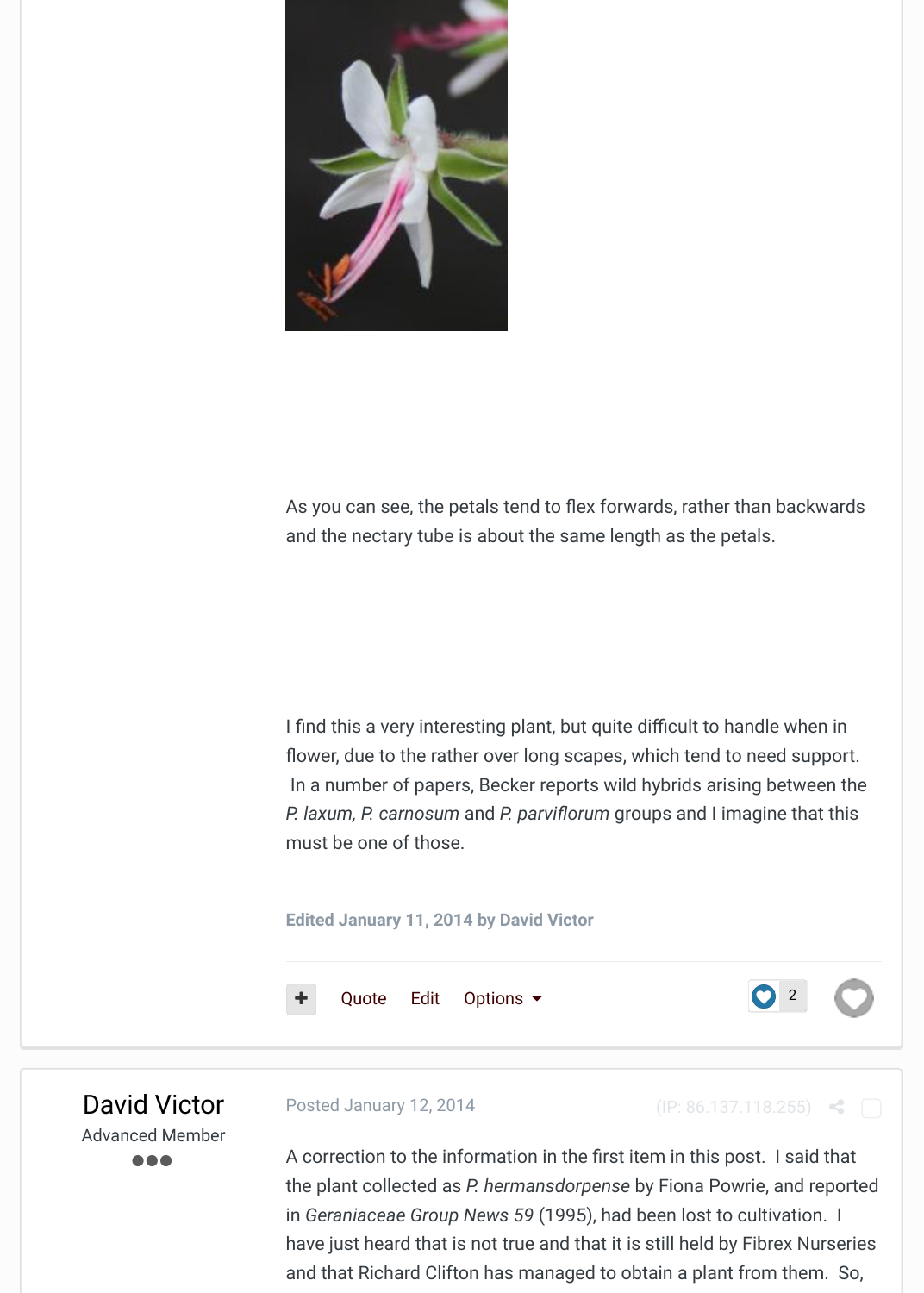

[Members](http://geraniaceae-group-forum.org/index.php?/profile/1536-matija/&wr=eyJhcHAiOiJmb3J1bXMiLCJtb2R1bGUiOiJmb3J1bXMtY29tbWVudCIsImlkXzEiOjExMiwiaWRfMiI6MTQ0MH0=) + **107** 73 posts LocationLondon (UK)

#### **Posted October 14, 2016 (edited)** (IP: 82.7.93.177)

Hello,

I thought I'd share a photograph of the Anysberg *Otidia* - a very surprising find indeed. It has a main tuber and side tubers, and h succulent leaves, often with red margins. The stems are many, a mm, and about 5-8 cm tall, at least in naturally grown plants (though could be the consequence of grazing).

[This taxon appears clos](http://geraniaceae-group-forum.org/index.php?/topic/112-pelargoniums-that-are-not-p-hermansdorpense/&do=findComment&comment=1440)e to P. *laxum* ssp. *karooicum*, although the also several important differences, such as lamina shape (though not very sure I'd consider this as a character of a high diagnostic and perhaps more importantly the inflorescence structure, speci the long pedicels.

All best,

Matija.



**[Edited October 14, 2016 by Matija](http://geraniaceae-group-forum.org/uploads/monthly_2016_10/IMG_4965.JPG.209b348c8ecc835f2e1244921694262d.JPG)**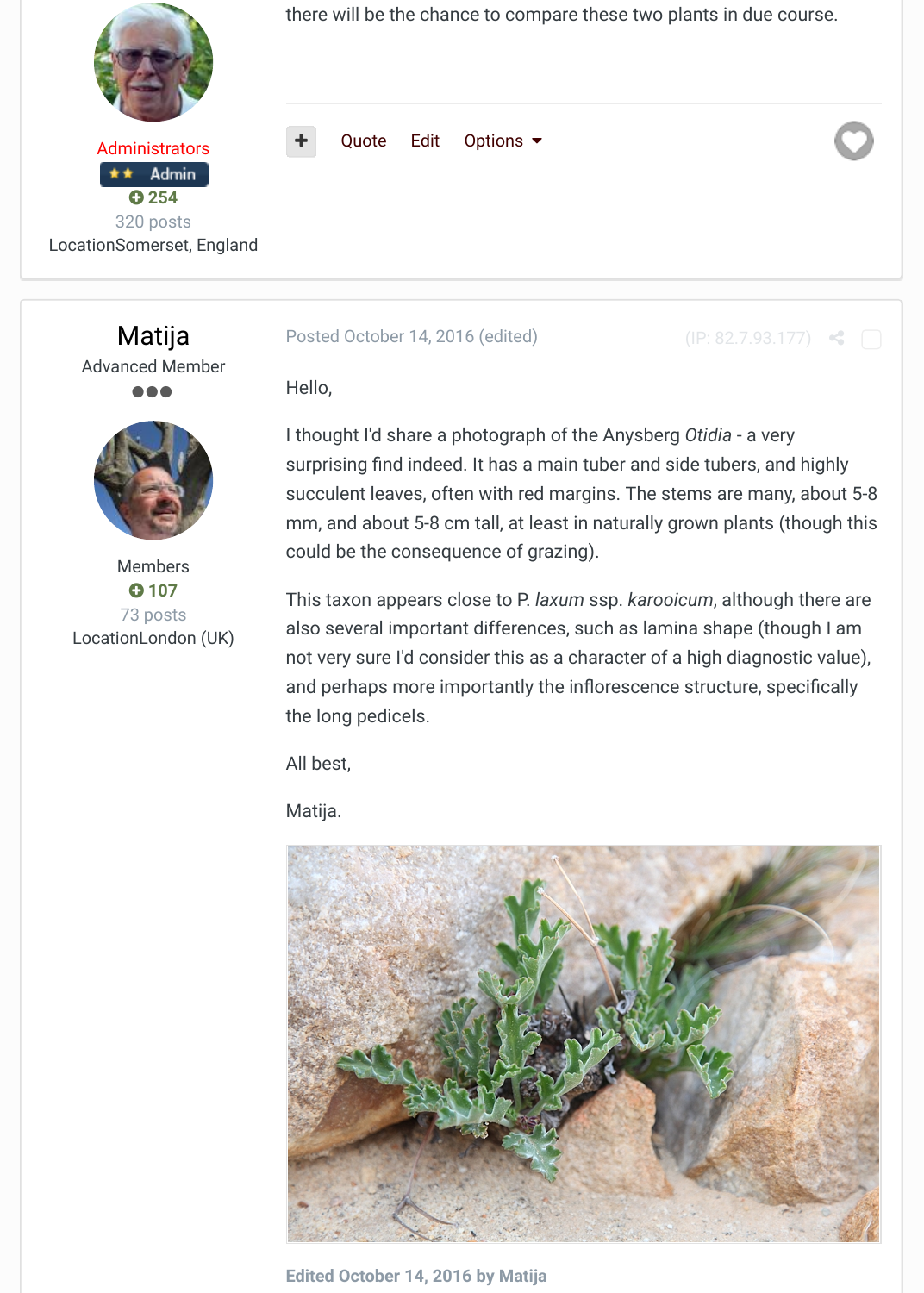

[Members](http://geraniaceae-group-forum.org/index.php?/profile/1536-matija/&wr=eyJhcHAiOiJmb3J1bXMiLCJtb2R1bGUiOiJmb3J1bXMtY29tbWVudCIsImlkXzEiOjExMiwiaWRfMiI6MTQ1OX0=) + **107** 73 posts LocationLondon (UK)

I thought I'd report on the Anysberg otidia, which I now believe is actually *[P. la](http://geraniaceae-group-forum.org/index.php?/topic/112-pelargoniums-that-are-not-p-hermansdorpense/#)xum* [ss](http://geraniaceae-group-forum.org/index.php?/topic/112-pelargoniums-that-are-not-p-hermansdorpense/&do=editComment&comment=1440)p. *karooicum*. I have had the extraordinary lue it in nature and in cultivation and have observed how the short pedicity which should be typical of this subspecies (and are evident in naturally grown specimens), develop into the extraordinarily long pedicels [look nothing like Bec](http://geraniaceae-group-forum.org/index.php?/topic/112-pelargoniums-that-are-not-p-hermansdorpense/&do=findComment&comment=1459)ker's description. The red margins of lamina also lost, as is leaf succulence (and apparently tubers), which has me to believe that R. Clifton's *P. onustifolium* is synonimous with Becker's *P. laxum* ssp. *karooicum*.

I have w[ritten a bit more about th](http://www.pelargonium.si/otidia/laxum.html)is confusion, and the *Otidia* cor more generally, in a recent **blog post**.

All best,

Matija.

Literature:

Clifton R. (2015), *Pelargonium* [sectio](http://pelargonium.si/wp/2016/12/29/note-4-otidias-or-the-story-of-durers-rhino/)n *Otidia*: diagnosis of the new name *P. onustifolium*. Geraniaceae Group Associated Notes no. 30.

Becker M., Schäper K., Albers F. (2008), Description of two new taxaof *Pelargonium* section *Otidia* (Geraniaceae), *P. keeromsbergense laxum* ssp. *karooicum*. Schumannia 5, 181-190.





 $\heartsuit$  Reply to this topic...